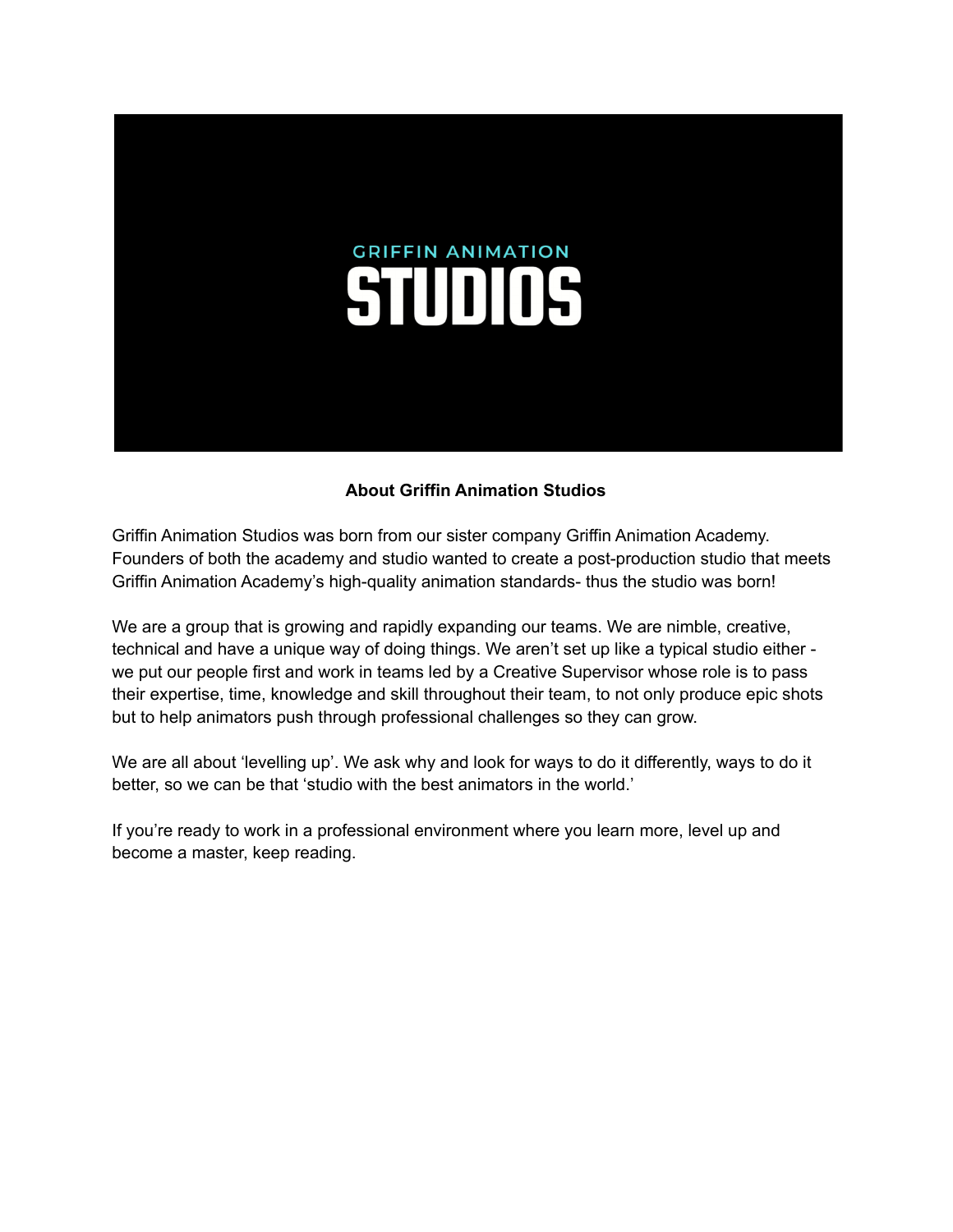# **The Role Apprentice Supervisor**

This is an exciting new role within the industry and we're proud that this role encompasses the opportunity to learn from Masters of their craft, Creative Supervisors. The Apprentice Supervisor works closely with the Creative Supervisor on their team's creative and technical growth and on the project outcomes - which is to produce absolutely epic work.

The Apprentice Supervisor is ideal for Senior or Lead Animators who are ready for their next professional challenge - this role will encompass a high degree of animation growth, professional and creative growth as well as leadership. If you're ready to help grow teams and become a master at your craft, we'd love to hear from you.

## **What We Offer**

- Tell us what you need we can't promise you the world, but we are happy to discuss
- A competitive salary that commensurates with experience
- Full-time employment
- Extended Health and Dental
- 2 Weeks Paid Vacation, increasing a week per year
- 1 Week Paid off at Christmas Company-Wide Time Off
- Paid Sick Time
- Paid training time

## **You**

- A positive attitude ready to lead and grow teams under the guidance of your Creative **Supervisor**
- Are nimble and flexible, you can work as both a Senior Animator and also provide guidance to your team
- Are excited to contribute to your team's growth and the project
- Have 4+ years of 3D animation experience
- Have worked on high-end films and/or games
- Are fluent in Maya
- Have Experience Animating in various styles (creatures, realistic humans, motion capture, vehicles, complex characters objects, cameras, etc.) as required by projects
- Have used Perforce, Shotgrid, Syncsketch and other industry common tools
- Proactive, with the ability to act on a creative vision and ready to learn from your Creative Supervisor
- Possess excellent artistic skill set with a full understanding of animation and composition and can confidently relay technical to creative and vice versa
- A high degree of technical skill and artistic judgement
- A desire to work in both high-end games and film